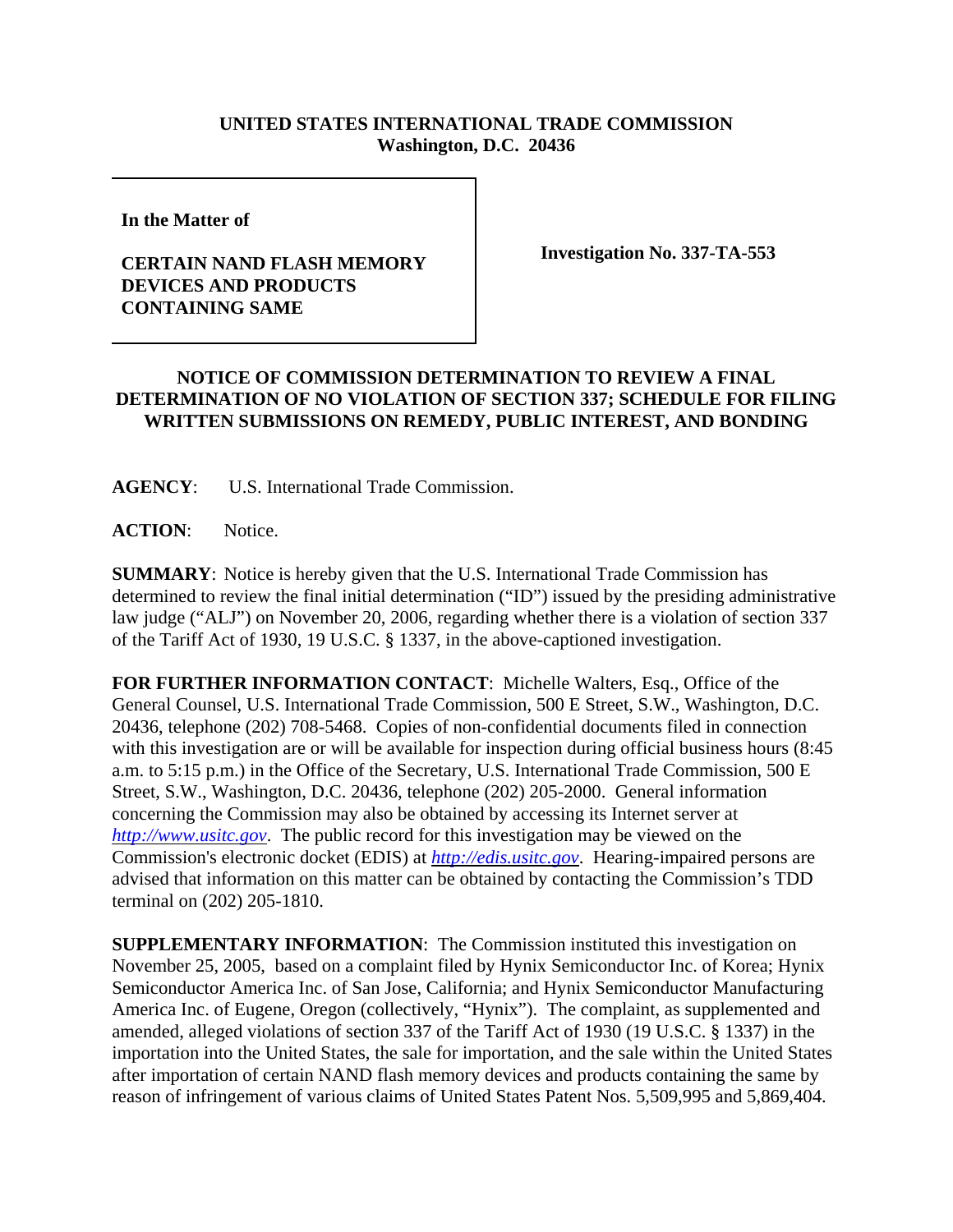On November 20, 2006, the presiding ALJ issued his final ID, finding no violation of section 337 by respondents Toshiba Corporation of Japan; Toshiba America Electronic Components, Inc. of Irvine, California; Toshiba America Information Systems, Inc. of Irvine, California; and Toshiba America Consumer Products, L.L.C. of Wayne, New Jersey (collectively, "Toshiba"). On December 4, 2006, the ALJ issued his recommended determination on remedy and bonding.

On December 6, 2006, Hynix filed a petition for review, challenging the ALJ's ID. On the same day, Toshiba filed a conditional petition for review of the ALJ's ID. On December 14, 2006, Toshiba and the Commission investigative attorney each filed responses to Hynix's petition for review, and Hynix filed a response to Toshiba's conditional petition for review.

Having examined the record of this investigation, including the ALJ's final ID and the submissions of the parties, the Commission has determined to review the final ID in its entirety.

In connection with the final disposition of this investigation, the Commission may (1) issue an order that could result in the exclusion of the subject articles from entry into the United States, and/or (2) issue one or more cease and desist orders that could result in the respondent being required to cease and desist from engaging in unfair acts in the importation and sale of such articles. Accordingly, the Commission is interested in receiving written submissions that address the form of remedy, if any, that should be ordered. If a party seeks exclusion of an article from entry into the United States for purposes other than entry for consumption, the party should so indicate and provide information establishing that activities involving other types of entry either are adversely affecting it or likely to do so. For background, *see In the Matter of Certain Devices for Connecting Computers via Telephone Lines*, Inv. No. 337-TA-360, USITC Pub. No. 2843 (December 1994) (Commission Opinion).

If the Commission contemplates some form of remedy, it must consider the effects of that remedy upon the public interest. The factors the Commission will consider include the effect that an exclusion order and/or cease and desist orders would have on (1) the public health and welfare, (2) competitive conditions in the U.S. economy, (3) U.S. production of articles that are like or directly competitive with those that are subject to investigation, and (4) U.S. consumers. The Commission is therefore interested in receiving written submissions that address the aforementioned public interest factors in the context of this investigation.

If the Commission orders some form of remedy, the U.S. Trade Representative, as delegated by the President, has 60 days to approve or disapprove the Commission's action. *See* Presidential Memorandum of July 21, 2005, 70 *Fed. Reg.* 43251 (July 26, 2005). During this period, the subject articles would be entitled to enter the United States under bond, in an amount determined by the Commission and prescribed by the Secretary of the Treasury. The Commission is therefore interested in receiving submissions concerning the amount of the bond that should be imposed if a remedy is ordered.